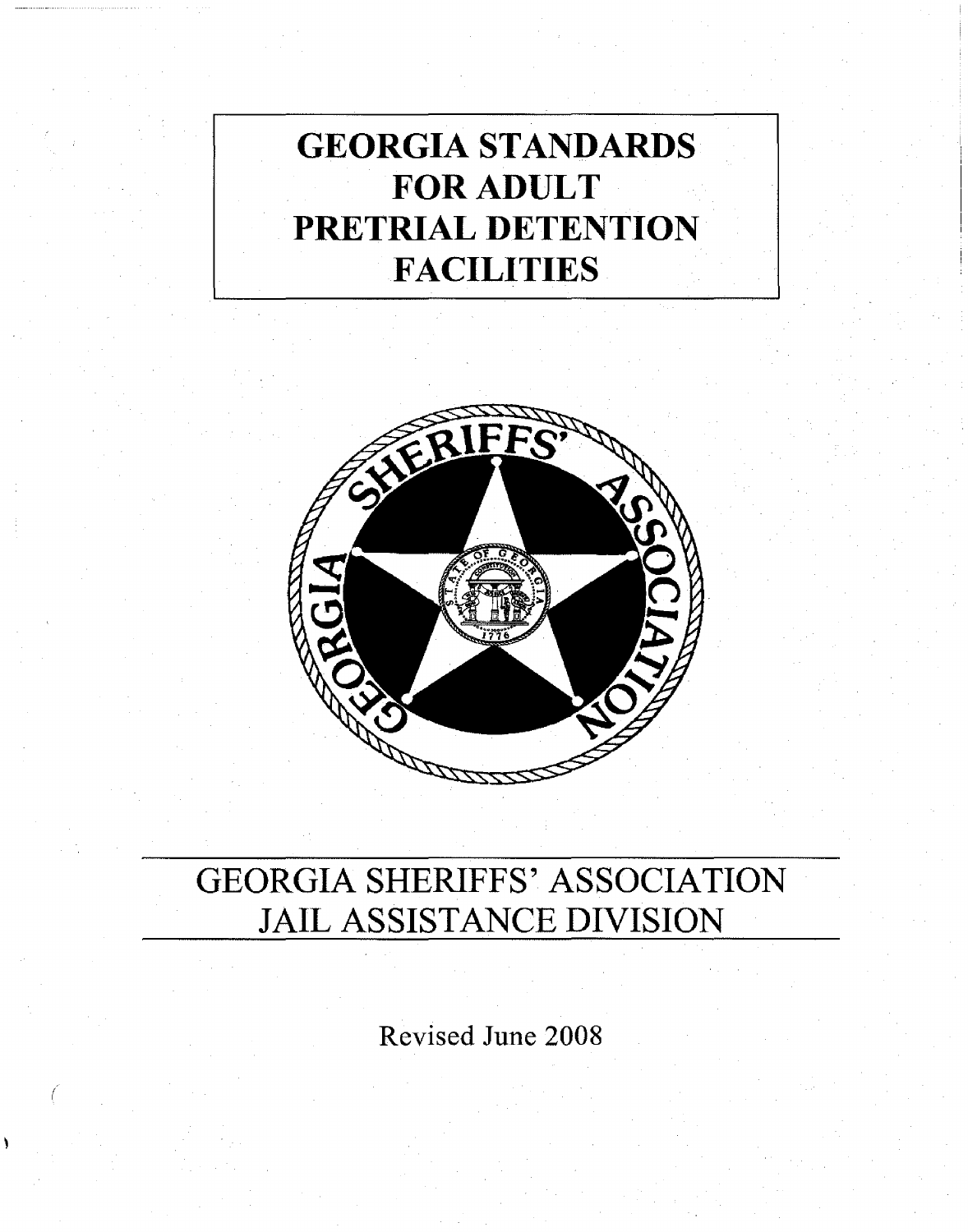## **TABLE OF CONTENTS**

| <b>ADMINISTRATION AND MANAGEMENT.</b> |                                           |  |
|---------------------------------------|-------------------------------------------|--|
|                                       |                                           |  |
| $\mathbf{1}$ .                        |                                           |  |
| 2.                                    |                                           |  |
| 3.                                    |                                           |  |
| $\boldsymbol{4}$ .                    |                                           |  |
| 5.                                    |                                           |  |
| 6.                                    |                                           |  |
|                                       | <b>FACILITY PLANNING AND ARCHITECTURE</b> |  |
| 7.                                    |                                           |  |
| 8.                                    |                                           |  |
|                                       |                                           |  |
|                                       |                                           |  |
|                                       |                                           |  |
|                                       |                                           |  |
| 9.                                    |                                           |  |
|                                       | <b>CLASSIFICATION SCREENING</b>           |  |
| 10.                                   |                                           |  |
| 11.                                   |                                           |  |
| 12.                                   |                                           |  |
| 13.                                   |                                           |  |
|                                       | <b>SERVICES, PROGRAMS AND ACTIVITIES</b>  |  |
| 14.                                   |                                           |  |
| 15.                                   |                                           |  |
| 16.                                   |                                           |  |
| 17.                                   |                                           |  |
| 18.                                   |                                           |  |
| 19.                                   |                                           |  |
| 20.                                   |                                           |  |
| 21.                                   |                                           |  |
| 22.                                   |                                           |  |
| 23.                                   |                                           |  |
| 24.                                   |                                           |  |
|                                       |                                           |  |
|                                       |                                           |  |
|                                       |                                           |  |
|                                       |                                           |  |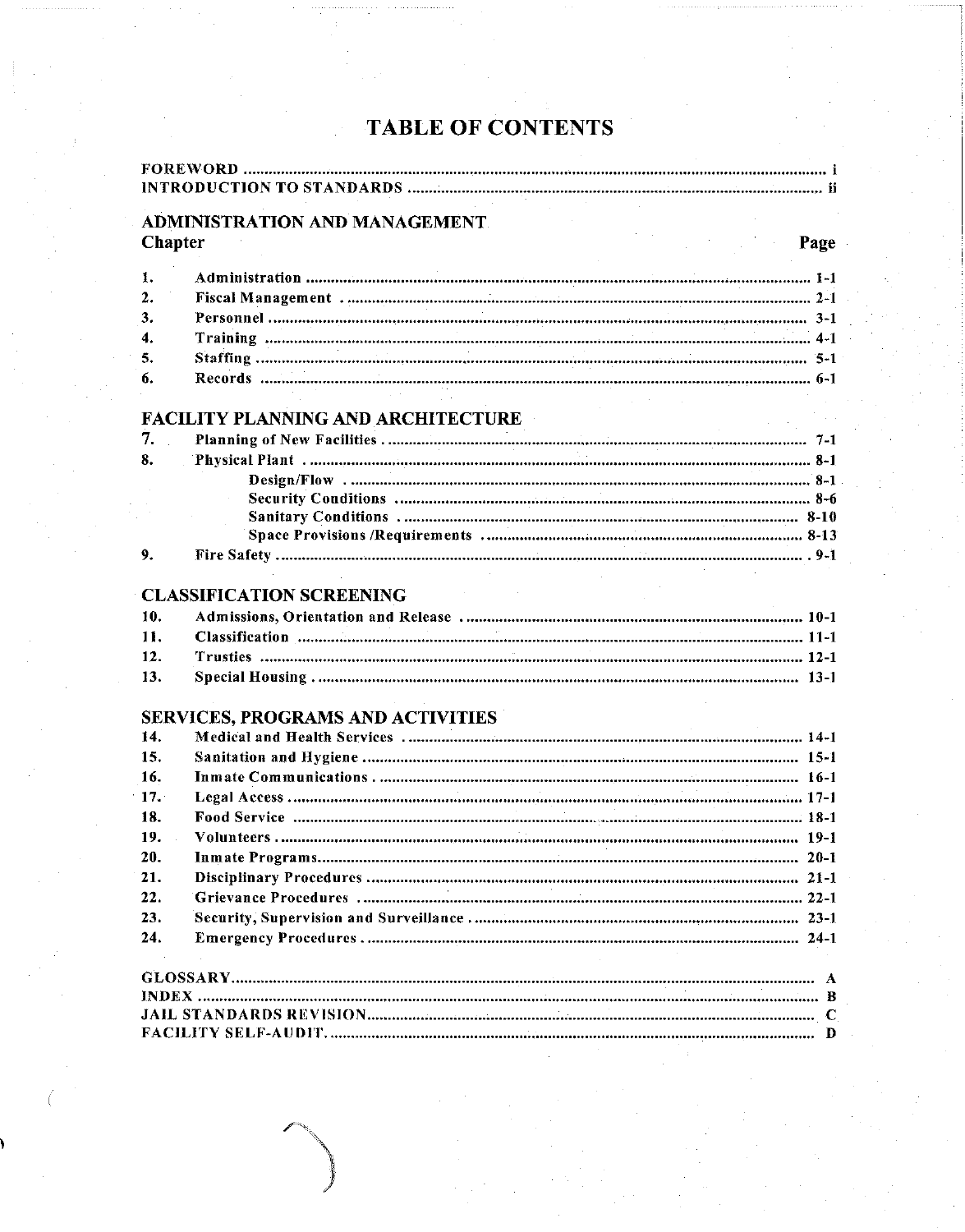## **Chapter Fourteen Medical and Health Care**

**Principle:** The sheriff and the facility administrator have the responsibility for obtaining medical care for inmates in the facility. The kind and amount of medicai services provided will depend on the number of "special" inmates the facility receives. In assessing this responsibility, many courts have ordered sweeping provisions for medical and health care. Although these orders differ in detail, the common elements are that reasonable care and adequate medical attention be readily availabie to the inmate population.

## **Designation of Responsible Physician**

**14.01** The provision of medical services for the facility shall be the responsibility of a designated medical doctor pursuant to a written agreement between the governmental funding agency responsible for the facility, the sheriff, and the responsible qualified medical authority.

> **Comment: None**

#### **Designation of Receiving Medical Facility**

**14.02** The provision of medical services for the facility shall be the responsibility of a designated medical doctor pursuant to a written agreement between the governmental funding agency responsible for the facility, the sheriff, and the responsible qualified medical authority.

> **Comment:** None

#### **Licensing of Medical Personnel**

**14.03** State licensors and/or certification requirements and restrictions shall apply to health care personnel working in the facility, which are the same as those working in the community.

> **Comment:** None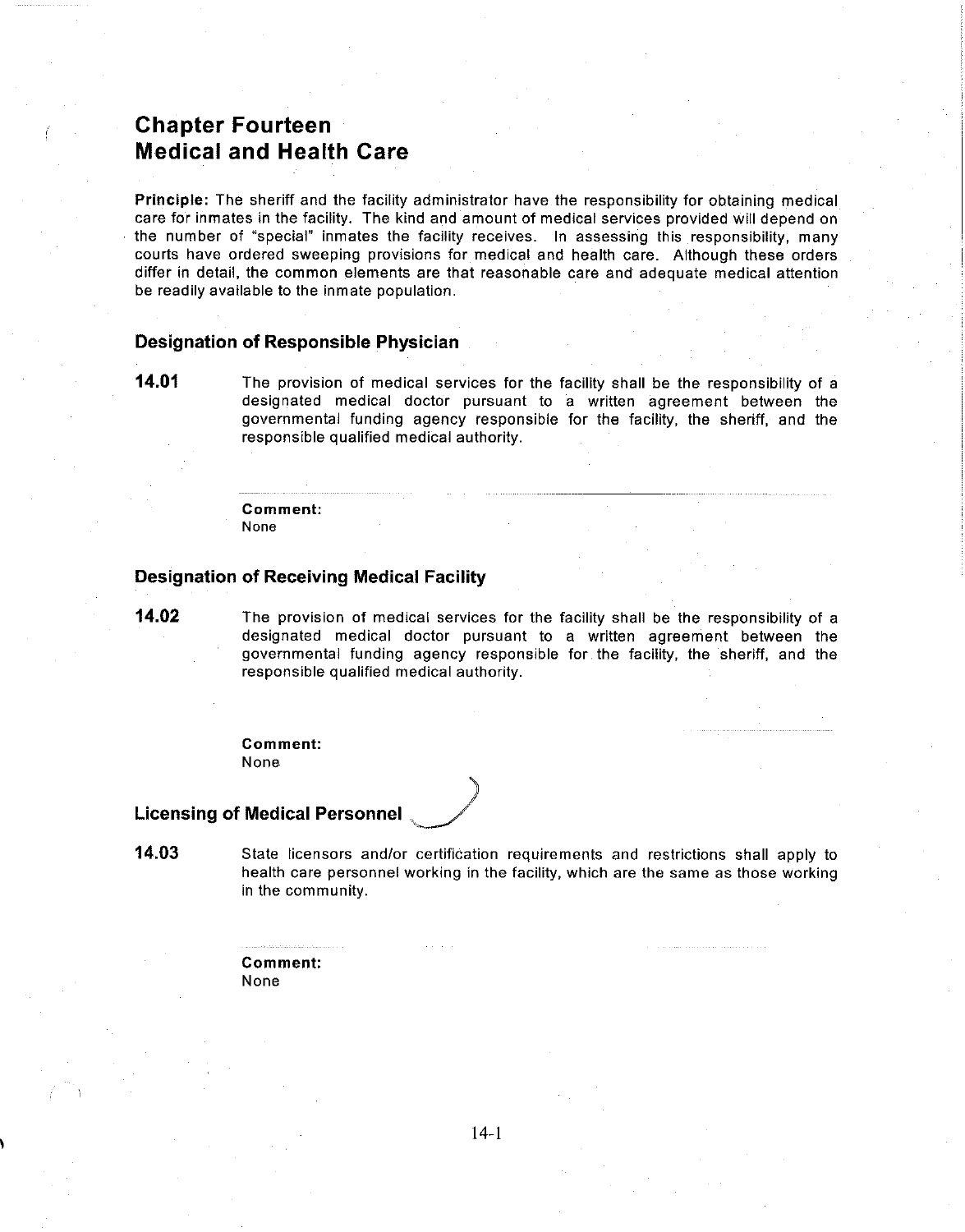## **Prohibition Against Restrictions**

**14.04** The responsible physician shall have no restrictions imposed upon him I her by the facility administration regarding the practice of medicine.

> **Comment:** None

### **Conformance to Security Regulations**

**14.05** Appropriate facility security regulations shall be followed by medical personnel.

**Comment:** None

## **Operating Procedures**

**14.06** Written policy and procedures, approved by the responsible physician shall be followed to include:

- Sick cell
- Receiving screening
- Health appraisal data collection
- Non-emergency medical services
- **Emergency medical and dental services**
- Management of inmates with transmittable, medically documented, communicable diseases

...........\_. \_\_.\_\_ \_-------\_....:......\_--'--------\_.\_\_.~.\_------~~

• Job descriptions for medical personnel

**Comment:**

None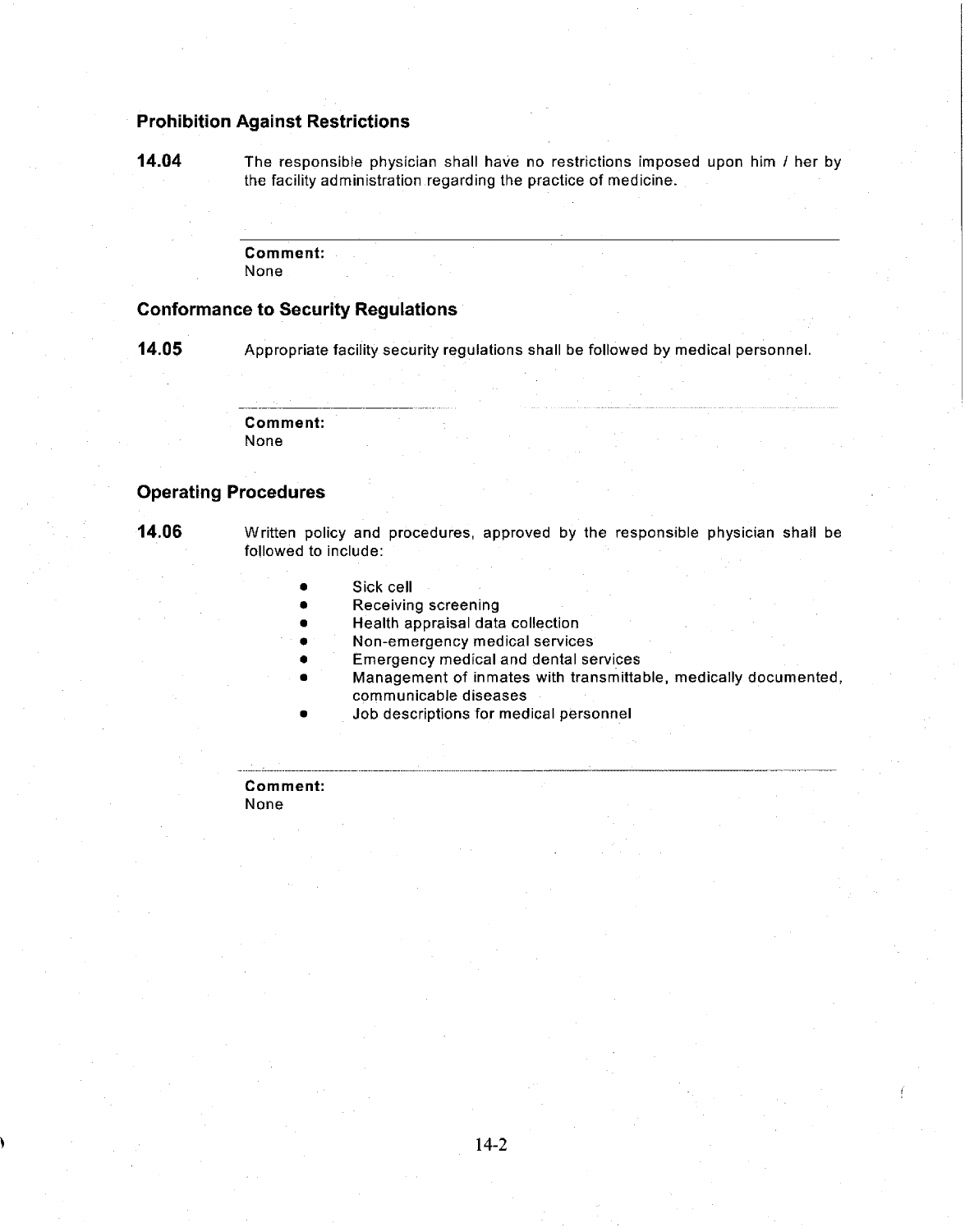#### **Delivery Plan**

**14.07** The facility shall provide 24-hour emergency medical and dental care, as outlined in a plan approved by the responsible physician. This shall include arrangements for:

- Emergency evacuation of the inmate from the facility
- Use of an emergency medical vehicle
- Use of one or more designated hospital emergency rooms or other appropriate health facilities
- Emergency on-call physician and dental services when the emergency facility is not located in a nearby community

**Comment:**

None

#### **Preparation of Medical Records**

**14.08** There shall be a quarterly report prepared by the physician and/or his designee for the physicians comments and approval on the health delivery system and the health environment of the facility, and an annual statistical summary made. These documents shall be submitted to the sheriff.

> **Comment:** None

## **Treatment by Other Individuals**

**14.09** Treatment by medical personnel other than the responsible physician shall be performed pursuant to standing or direct orders from the physician.

> **Comment:** None

#### **Provision of Treatment Space**

**14.10** If medical services are delivered in the facility, adequate equipment, supplies and materials, as determined by the responsible physician, shall be provided for the delivery of primary health care.

> **Comment:** None

> > 14-3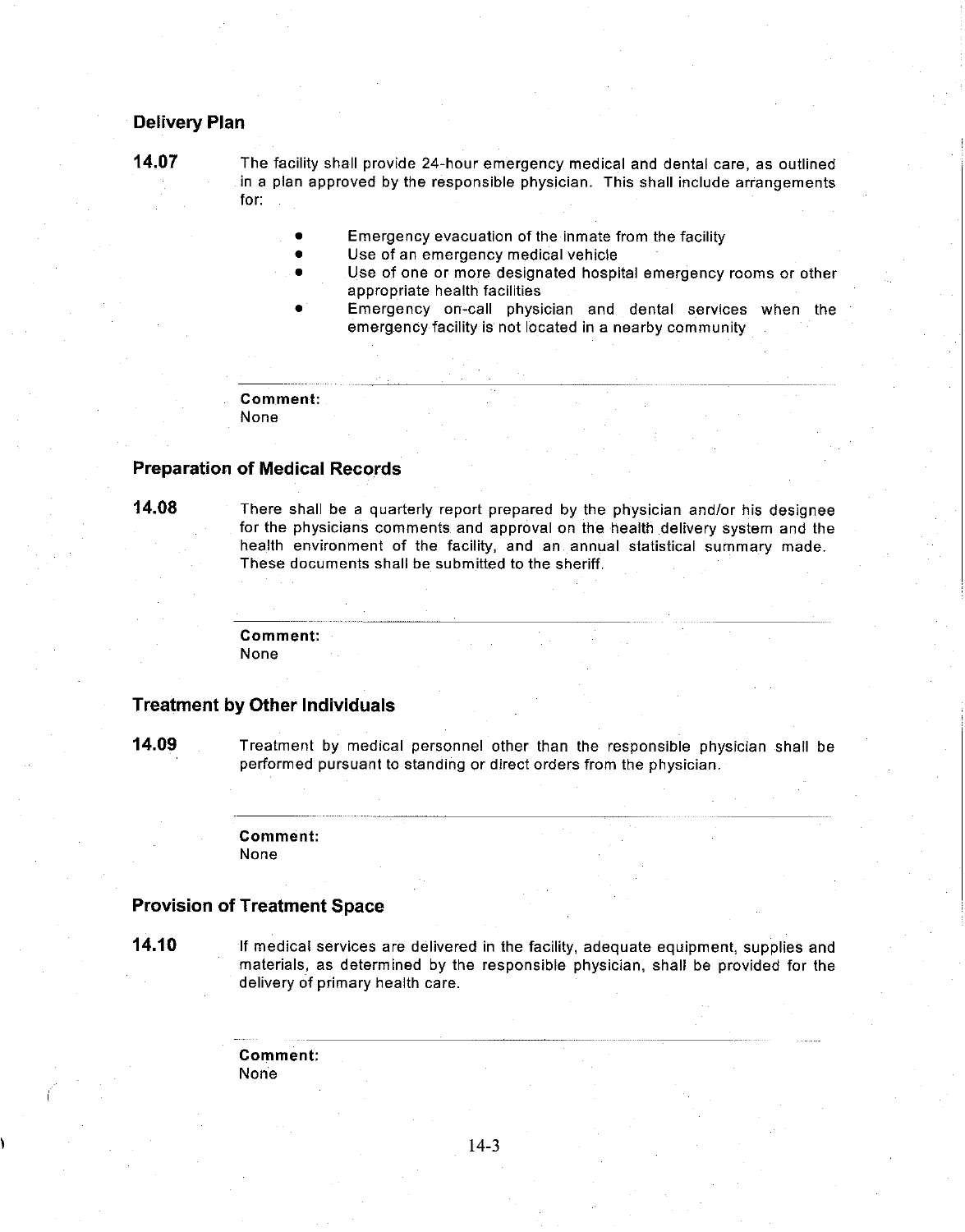## Notification of Availability of Services

14.11 At the time of admission to the facility, inmates shall receive written/oral orientation information on the procedures for gaining access to medical services. Such information shall also be posted conspicuously within the facility.

#### Comment: None

#### Medical Screening at Time of Booking

**14.12** Receiving screening shall be performed by the booking officer or designee on all inmates upon admission to the facility and before their placement in the general population or housing area. The findings shall be recorded on a printed screening form approved by the responsible physician. The screening shall be reviewed by medical personnel upon completion of inquiry into:

• Current illnesses and health problems

.\_----~- --------------------------------

- Medications taken and special health requirements
- Behavior observation, including state of consciousness and mental status to include risk of suicide
- Notation of body deformities, tattoos, trauma marking, bruises, lesions. jaundice, ease of movement, condition of skin, including rashes and infestations
- Disposition/referral of· inmates to qualified medical personnel on an emergency basis

#### Comment: None

#### Completion of Health Appraisal

14.13 A health appraisal data collection shall be completed for each inmate who remains in the detention facility for more than fourteen (14) days and shall include:

- Review of the earlier receiving screening
- Additional data to complete the medical and psychiatric history
- Laboratory and diagnostic tests to detect communicable diseases, including venereal diseases and tuberculosis as approved by the facility physician
- Height, weight, pulse, blood pressure and temperature
- A standardized medical examination with appropriate comments about medical and dental status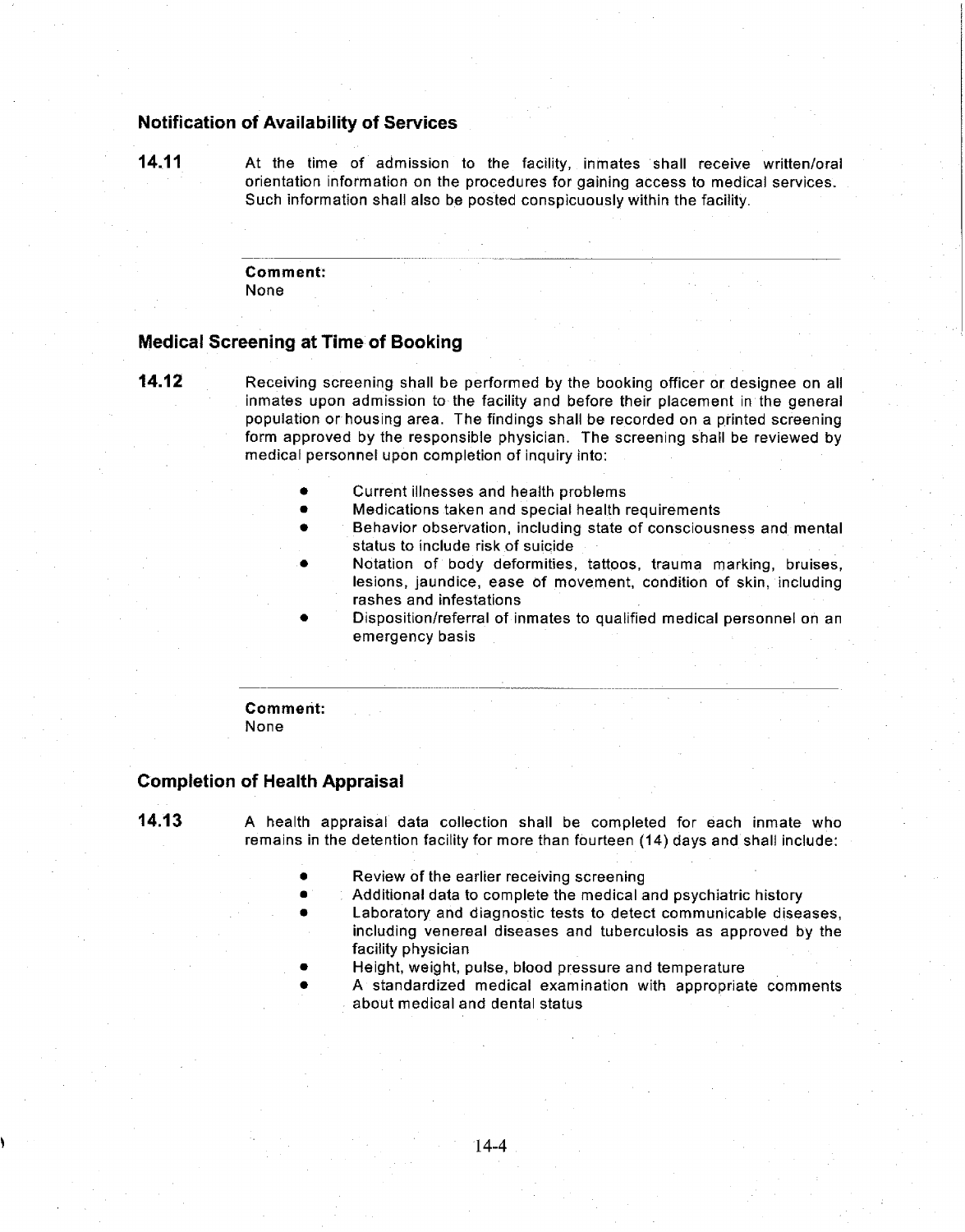Further, qualified medical personnel may collect inmate health histories, vital signs and other health appraisal data. All health appraisal data shall be recorded on the health data forms approved by the responsible physician. The responsible physician or designated medical personnel shall review the results of the medical examination, tests and problem identification.

#### Comment: None

#### **Method of Identifying Medical Complaints**

**14.14**

Inmates medical complaints shall be collected daily and responded to by medically trained personnel in a timely fashion.

#### **Comment:**

Inmates should not be used to collect complaints.

### **Sick Call**

**14.15**

Sick call, conducted by a physician and/or other qualified medical personnel, shall be available to each inmate as follows:

- Small facilities of less than fifty (50) inmates shall hold sick call once per week, at a minimum
- Medium-sized facilities of fifty (50) to two-hundred (200) inmates shall hold sick call at least three (3) times per week
- Large-size facilities of over two-hundred (200) inmates shall hold sick call a minimum of five (5) times per week.

## **Comment:**

None

## **Medical Training for Facility Staff**

**14.16** Facility personnel shall be satisfactorily trained in emergency care procedures. Such training shall incorporate the following steps:

- Awareness of potential emergency situations
- Notification or observation in determining that an emergency is in progress
- Transfer to the appropriate medical provider
- Recognition of systems of illness most common to the facility
- Look at 14.21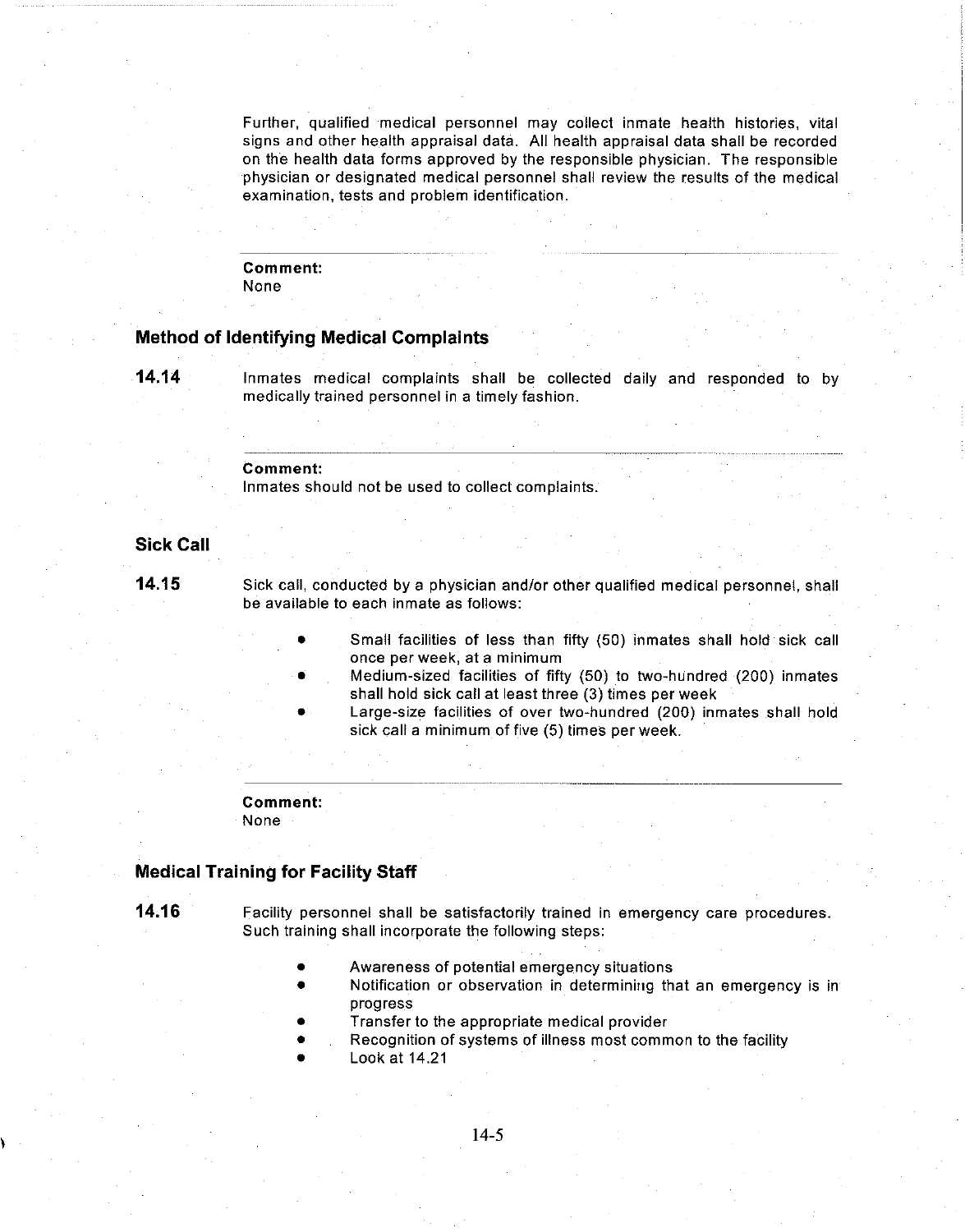#### **Comment:**

Policy shall be written to provide for proper monitoring referral and follow up on inmates at risk for suicide.

#### **First Aid Training and Preparation**

**14.17** All personnel shall have current training in basic first aid equivalent to that defined by the American Red Cross. First aid kits shall be available with the responsible physician approving the number, content, location and procedure for periodic inspection of the kit(s),

**Comment:**

None

## **Cardiopulmonary Resuscitation (CPR) Training and Certification**

**14.18** At least one (1) person per shift shall have current training in receiving screening, in recognition of symptoms of the conditions most common to the facility, and in basic life support, cardiopulmonary resuscitation (CPR) certification,

> **Comment:** None

#### **Provision of Prostheses**

**14.19** As determined by the responsible physician, medical and dental prostheses shall be provided when the health of the inmate would otherwise be adversely affected,

> **Comment:** None

#### **Provision of Dental Care**

**14.20** Dental care shall be provided to each inmate upon the commendation of the responsible physician,

> **Comment:** None

> > 14-6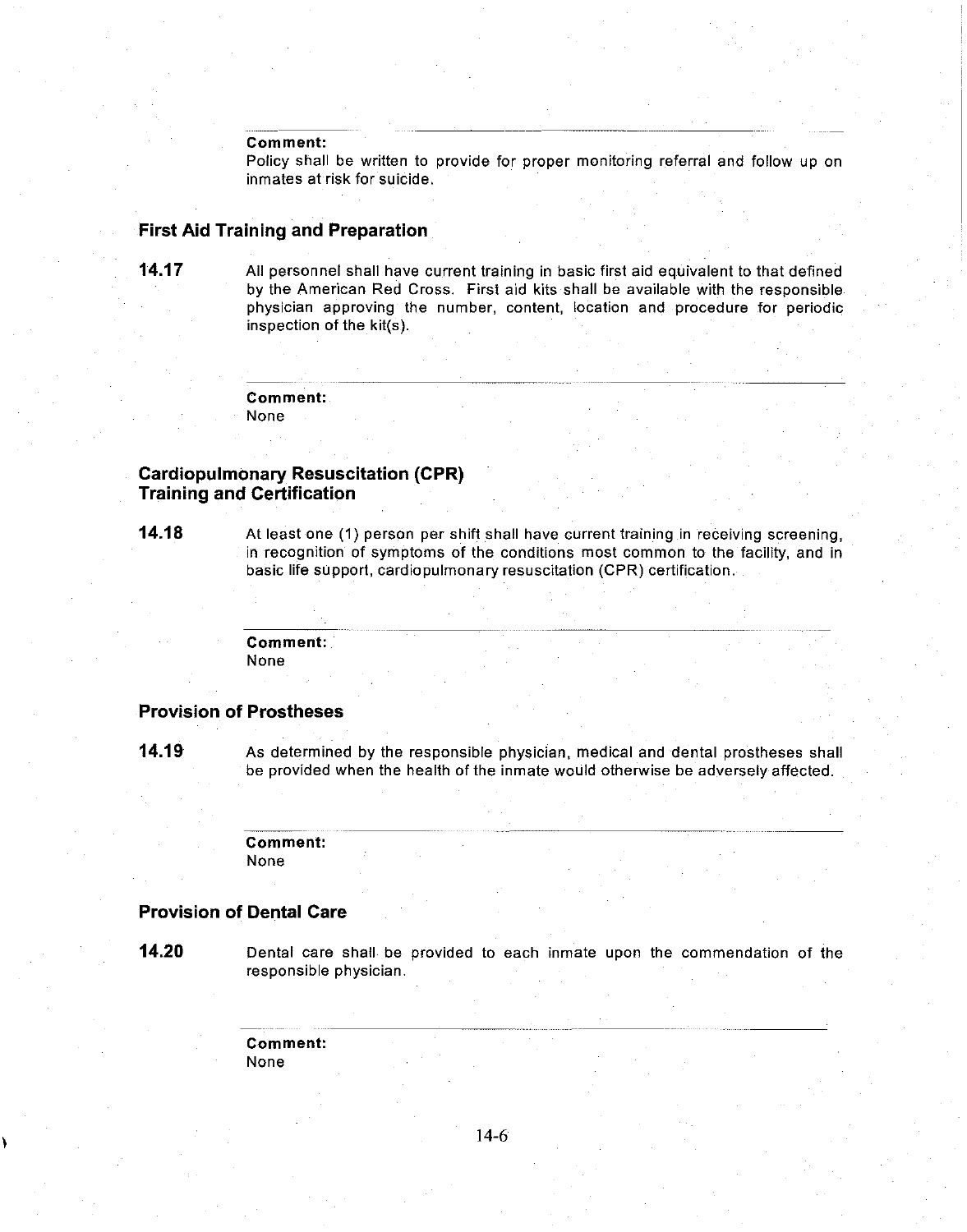## **Screening of Mentally Disordered Inmates**

**14.21** Screening, evaluation and referral for care shall be provided to mentally disordered or retarded inmates whose adaptation to the detention environment is significantly impaired. The responsible physician shall have designated in The responsible physician shall have designated in advance specific referral sources.

#### **Comment:**

Go to 14.16. Staff should be trained to identify the signs of suicide risk in inmates.

#### **Actions Regarding Mentally Disordered Inmates**

**14.22** Written policy and procedures shall require consultation between the facility administrator and the responsible physician or designated mental health professional prior to the following actions taken regarding inmates who reasonably appear to be mentally disordered or retarded.

- Housing assignments (see Chapter 11.07)
- Program assignments
- Disciplinary measures
- Transfer in and out of institution

**Comment:**

None

## **Provision of Detoxification Services**

**14.23** When not provided in a community health facility, detoxification from alcohol, opiates, barbiturates and other drugs shall be performed at the facility under close supervision as approved by the responsible physician.

> **Comment:** None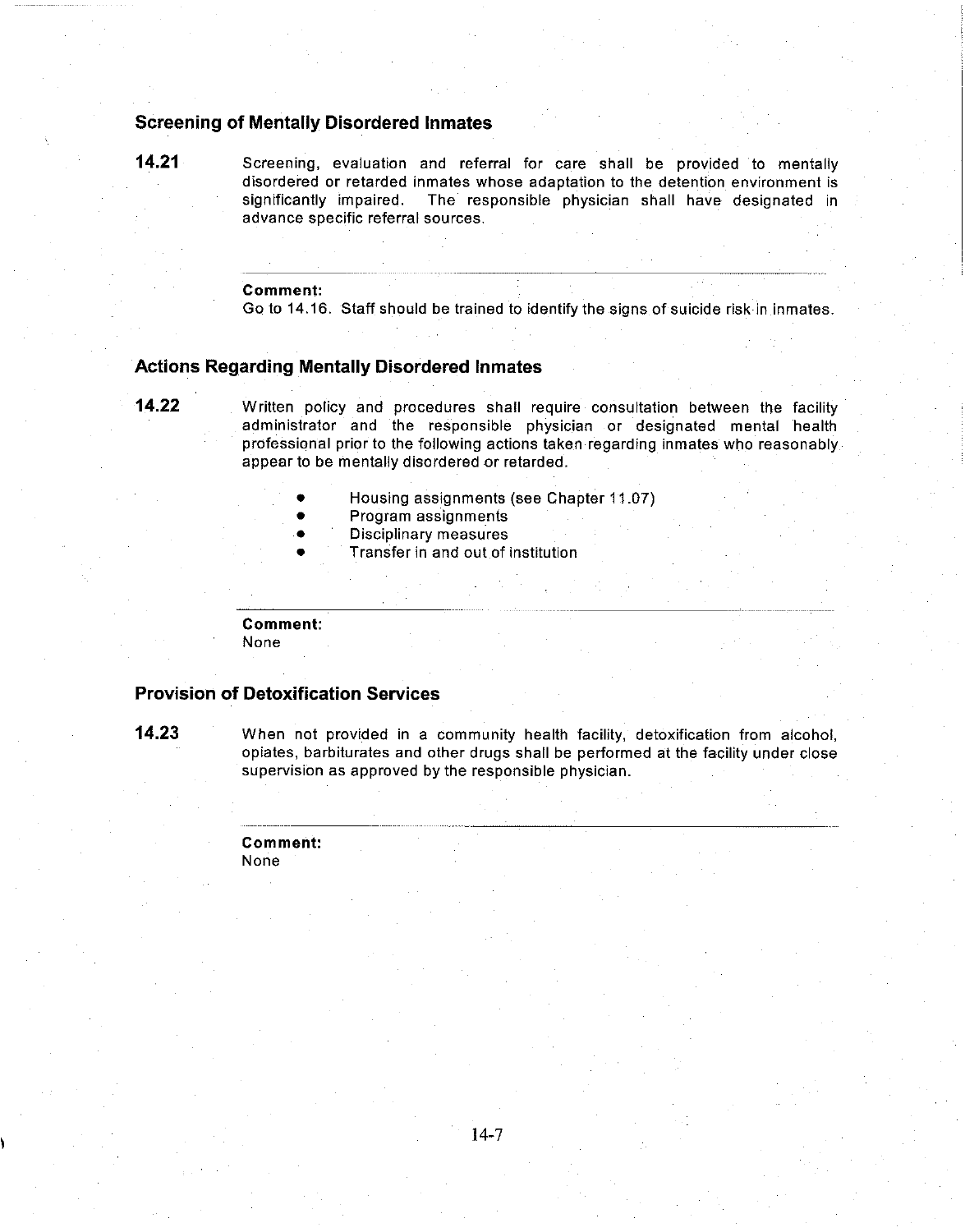## **Procedures for Use of Pharmaceuticals**

**14.24** The facility's policy and procedures, as approved by the responsible physician, for the proper management of pharmaceuticals shall include:

- A formulary
- Policy regarding the prescription of all medications with particular attention to behavior modifying medications and those subject to abuse
- Policy regarding medication dispensing and administration
- Policy regarding the maximum security storage and weekly inventory of all controlled substances, syringes, needles and surgical instruments
- Policy excluding the use of inmates to dispense medication
- Policy that inmates shall not have access to medications

**Comment:**

None

#### **Procedures for the Administration of Medication**

**14.25** The person administering medication shall receive training from the responsible physician or appropriate facility. The facility administrator shall be accountable for administering medications according to orders and shall record the administration of medications in a manner and on a form approved by the responsible physician.

> **Comment:** None

#### **Components of Medical Record File**

**14.26** The medical record file shall contain:

- The completed receiving screening form
- Health appraisal data collection form
- A record of all findings, diagnosis, treatments, dispositions, prescriptions and administration of medications
- Notes concerning patient education and notations of place, date and time of medical encounters
- Discharge from medical treatment

The method of recording entries in the medical record, and the form and format of the record shall be approved by the responsibie physician.

**Comment:** None

14-8